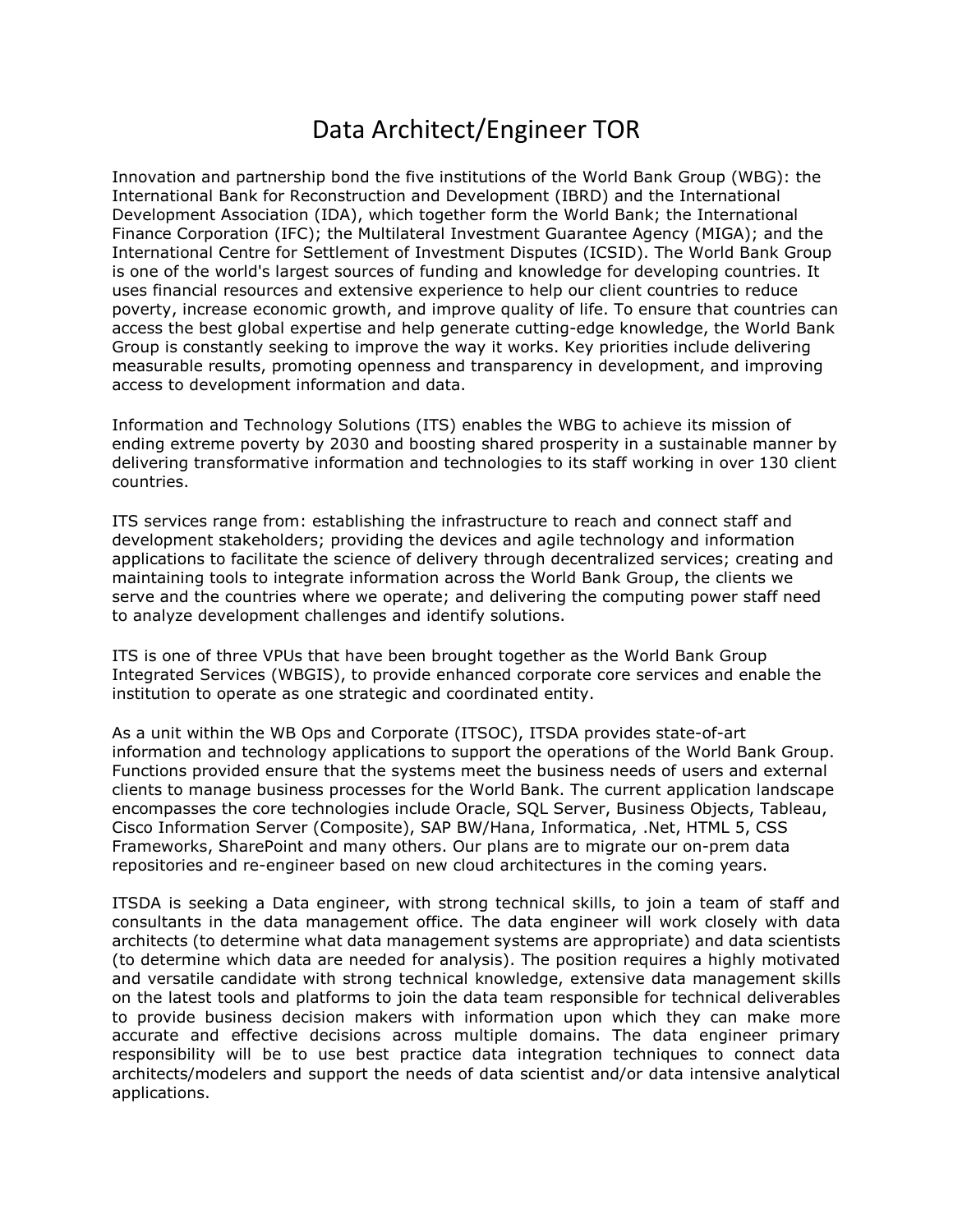## **Duties and Accountabilities:**

The primary responsibilities of Data Engineer are the following:

- Design, construct, install, test and maintain highly scalable data management systems
- Employ a variety of languages and tools (e.g. scripting languages) to marry systems together
- Understand data scientist requirements and build scalable data pipeline to support those requirements
- Research opportunities for data acquisition and new uses for existing data
- Work together with data analyst to model data for staging into a data warehouse and architect data warehouse multidimensional models
- Develop data set processes for data modeling, mining and production
- Integrate new data management technologies and software engineering tools into existing structures
- Create custom software components (e.g. specialized UDFs) and analytics applications
- Recommend ways to improve data reliability, efficiency and quality
- Collaborate with data architects, modelers and IT team members on project goals
- Building data pipelines to collect data and move it into storage;
- Preparing the data as part of an ETL or ELT process;
- Work with complex technical data stores such as Hadoop, Amazon S3, relational databases, Azure BLOB, Azure Data Lake store, and MS Azure DW
- Stitch data together with scripting languages;
- Work with application DBA and modelers to construct data stores;
- Ensure data is ready for use by consuming application, analyst and scientist.
- Using frameworks and microservices to serve data.
- Design, develop and maintain services as part of enterprise service inventory, with focus on Service Normalization patterns. Ensure implementation of approaches to reduce redundancy in service logic and governance burden.
- Develop an in-depth understanding of the business processes and data and apply the knowledge towards the design and development of SOA applications.
- Perform analysis of system data to identify patterns, exceptions and erroneous data
- Ensure that data validation processes, data quality control standards, testing strategy and test plans for data services are applied to applications
- Work with the Project Lead to refine and tighten the security framework and access control for internal and external information/data sharing
- Work with the Project Lead to develop governance processes for managing services (version control), support services, service migration, monitoring and evaluation of services.
- Document definitions for all new data constructs and document the enhancements in a standard document.
- Contribute to the support and maintenance of an already existing body of data virtualization applications currently in production within the ITSDA application landscape
- Research new database technologies and recommend solutions in order to improve performance, scalability, & storage.

## Selection Criteria